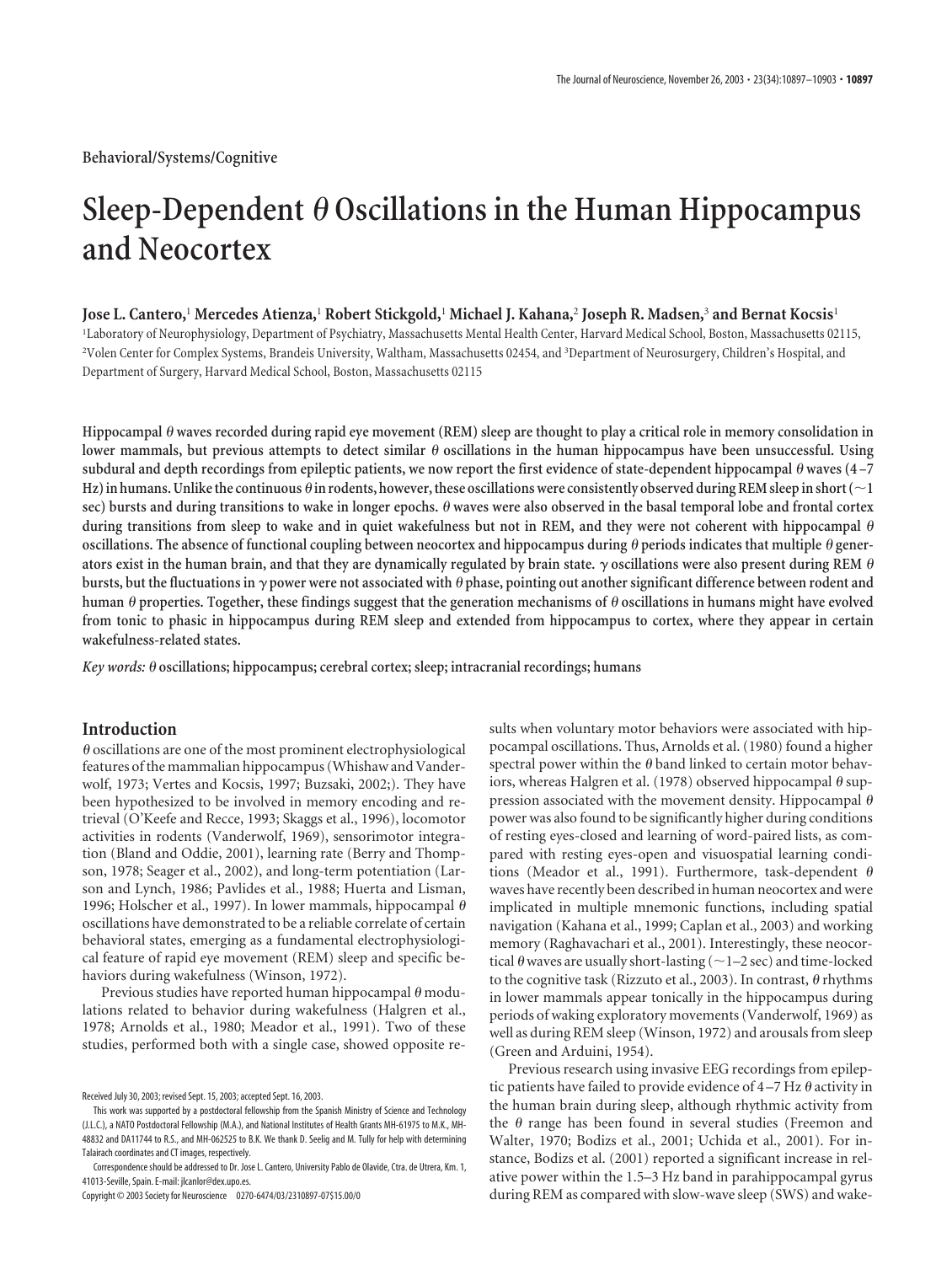| Table 1. Summary of demographic and clinical information for each patient |
|---------------------------------------------------------------------------|
|---------------------------------------------------------------------------|

| Patient        | Gender | Age (years) | Seizure type                             | <b>MRI</b> findings                                                 | Implant type        | Medication                                  | Surgical procedure                                                                                        |
|----------------|--------|-------------|------------------------------------------|---------------------------------------------------------------------|---------------------|---------------------------------------------|-----------------------------------------------------------------------------------------------------------|
|                | M      | 15          | Left temporal lobe focus                 | None                                                                | Subdural plus depth | Antibiotics, anticonvulsives,<br>analgesics | Left lateral temporal lobe<br>and left mesial tem-<br>poral lobe resections                               |
| $\overline{2}$ | M      | 14          | Right frontal and temporal<br>lobe focus | Chiari-I malformation                                               | Subdural            | Analgesics, anticonvulsives                 | Anterior right temporal<br>and right frontal<br>resecctions                                               |
| 3              | M      | 19          | Left temporal lobe focus                 | Right choroidal cyst, cerebellar<br>tonsils below foramen<br>magnum | Subdural            | Analgesics, anticonvulsives                 | Left inferior temporal<br>lobe resection                                                                  |
| 4              | M      | 15          | Left mesial temporal lobe<br>focus       | None                                                                | Depth               | Analgesics, anticonvulsives,<br>antibiotics | Small resections of left<br>lateral temporal lobe,<br>hippocampus, and<br>amyqdala                        |
| 5              | M      | 19          | Left occipital focus                     | Left temporoparietal lesions                                        | Subdural plus depth | Analgesics, anticonvulsives                 | Left occipital resection<br>and multiple subpial<br>transectiopns through<br>parieto-occipital<br>regions |
| 6              | M      | 10          | Right parietotemporal<br>focus           | None                                                                | Subdural            | Analgesics, anticonvulsives                 | Left temporal lobectomy<br>and left mesial hip-<br>pocampectomy                                           |
| $\overline{7}$ | M      | 19          | Left parieto-occipital focus             | Dysplasia in the left posterior<br>frontal lobe                     | Subdural            | Analgesics, anticonvulsives                 | Left parieto-occipital<br>resection                                                                       |
| 8              | M      | 11          | Left frontal focus                       | None                                                                | Subdural            | Analgesics, anticonvulsives                 | Left frontotemporal and<br>anterior frontal resec-<br>tions                                               |
| 9              | M      | 11          | Left temporal lobe focus                 | None                                                                | Subdural            | Analgesics, anticonvulsives                 | Left anterior temporal<br>resection                                                                       |

fulness. Other authors have found faster activities (10–20 Hz) in the medial temporal lobe during both wakefulness and REM sleep but not in SWS (Uchida et al., 2001). Although the behavioral aspects of these findings are similar to the sleep–wake correlates of  $\theta$  rhythm in animals, the difference in frequency range makes it premature to consider human oscillatory activities within the  $\delta$  (Bodizs et al., 2001) and  $\alpha$ - $\beta$  (Uchida et al., 2001) bands equivalent to the animal hippocampal  $\theta$  rhythm, or even to the state-dependent  $\theta$  (4–7 Hz) found in human EEG studies during waking and REM sleep.

To determine whether spontaneous  $\theta$  oscillations appear in the human brain with the same state-dependent features as in rodents, we recorded electric field potentials across wake–sleep states from multiple subdural electrodes placed on cortical surfaces and depth electrodes implanted into the hippocampus. We found state-dependent  $\theta$  oscillations (4–7 Hz) in the unfiltered EEG traces from hippocampus and different regions of neocortex. No functional coupling was seen between these two structures in any brain state, strongly suggesting that human hippocampus and neocortex have evolved to independent and state-dependent generators of  $\theta$  waves.

#### **Materials and Methods**

Nine patients with drug-resistant epilepsy participated in this study (Table 1). All patients underwent invasive monitoring to localize the specific brain regions containing the epilepsy source. Intracranial electrodes were made from platinum discs (3 mm diameter) and placed on the cortical surface at 1 cm intervals. Depth electrodes were placed with a spacing of 8 mm. Electrode impedance was typically 60–70  $\Omega$  for both subdural and depth probes. Six patients had electrode arrays implanted unilaterally in various regions of the neocortex, two patients had bilateral depth electrodes placed within the hippocampus in combination with neocortical electrodes, and one patient had only bilateral depth electrodes within the

hippocampus (Table 1). The research protocol was approved by the Committee on Clinical Investigation at Children's Hospital (Boston, MA), and informed consent was obtained from the patients and their parents.

The location of the electrodes was determined using preoperative magnetic resonance imaging and was coregistered with postoperativecomputed tomograms by an indirect stereotactic technique (Talairach and Tournoux, 1988). Figure 1*A* shows bilateral placement of depth electrodes within the hippocampal formation in one patient. Electrodes placed on the epileptic focus, overlying regions of radiographically evident structural damage, or exhibited epileptiform EEG (i.e., spikes or sharp waves, as determined by the clinical team) were excluded. When epochs containing EEG artifacts and epileptic activity were identified in a specific channel or set of channels, simultaneous EEG segments in the rest of the channels were also eliminated from additional analysis. To avoid maximal intromissions of oscillatory epileptic activity or artifact contamination, both 1 min before and 1 min after each EEG segment with artifacts and spikes was removed from the entire set of channels.

Intracranial and polysomnographic recordings were performed in the patient room from 10:00–11:00 P.M. (lights off) to 8:00–9:00 A.M. (lights on). Behavioral state was continuously monitored using video-EEG, and additional polysomnographic measurements were recorded for sleep staging. Data used for analysis were collected a minimum of 5 d after surgical placement of the electrodes to avoid, as much as possible, those perturbations associated with the surgery. Signals were amplified, filtered (band-pass, 0.3–70 Hz), and digitized (256 Hz) with a Bio-Logic system (Bio-Logic, Mundelein, IL). Scoring of sleep stages was performed according to standard criteria (Rechtschaffen and Kales, 1968).  $\theta$ oscillations were clearly visible during spontaneous awakenings and in REM sleep, as well as during quiet wakefulness, while subjects were sitting or lying in their bed fully alert with eyes open but without apparent motor behavior (determined by both video-EEG and electrophysiological measurements).

To identify EEG segments containing  $\theta$  oscillations across brain states, we first applied discrete-Fourier transform algorithms to the continuous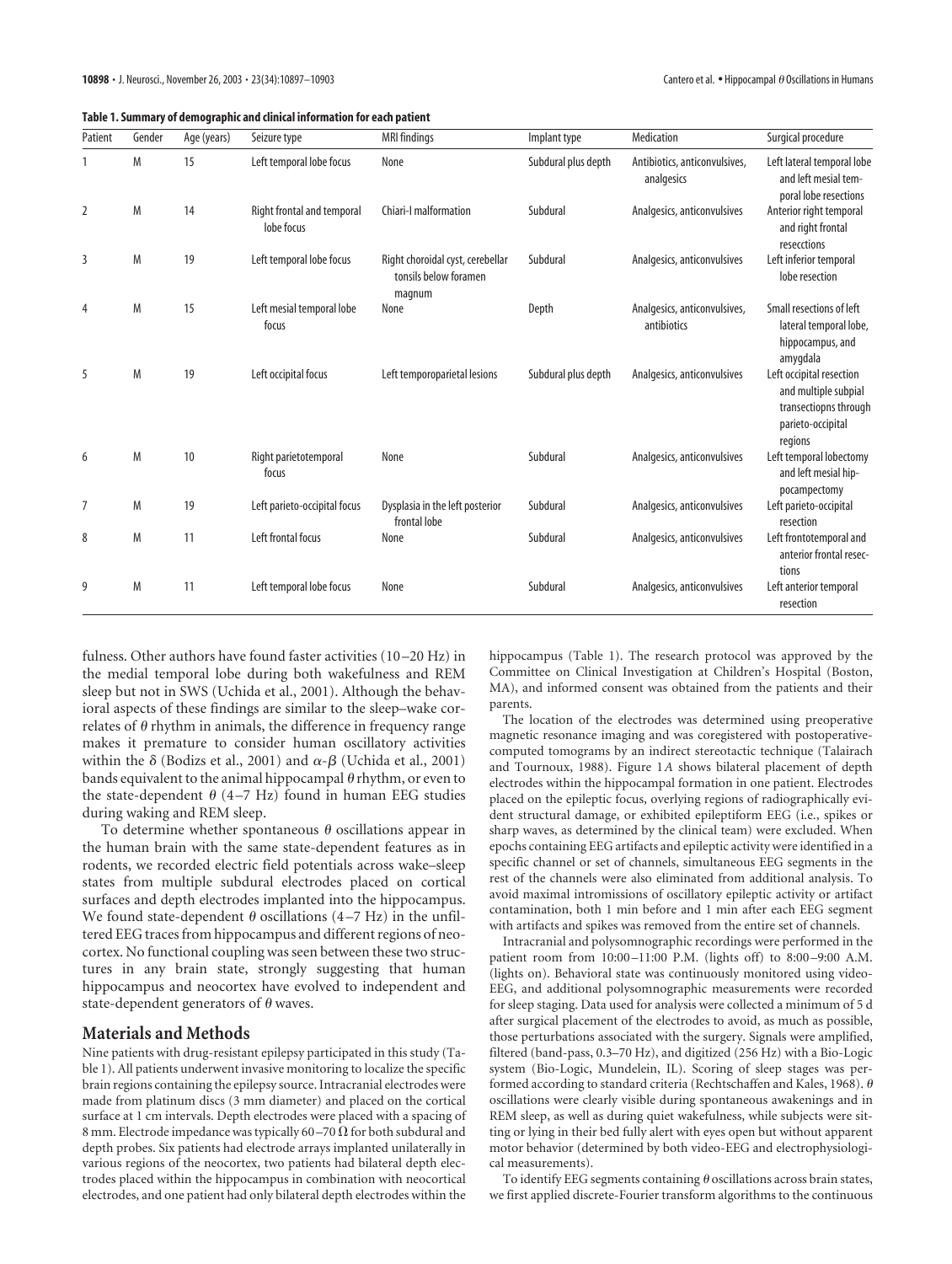raw signal to obtain  $\theta$  power values for each consecutive artifact-free EEG epoch (1 sec) across states. Second,  $\theta$  power thresholds in each brain state were determined by selecting the peak of  $\theta$  power per minute and averaging these values. Thus,  $\theta$  power threshold was defined as the average of  $\theta$  peaks within a given state. Only EEG segments exceeding that threshold were included in additional analyses. Spectral power density was estimated using the Welch's averaged modified periodogram method (1 sec; linear detrending and Hanning windowing; MATLAB; MathWorks, Natick, MA) for each EEG epoch selected previously in each wake–sleep stage and brain region. Partial coherence analysis (Jenkins and Watts, 1968) was computed for all possible combinations of hippocampal and neocortical electrodes in those  $\theta$  segments selected previously by the discrete-Fourier transform algorithm in quiet wakefulness, transition from sleep to wake, and REM sleep. This analytic approach allowed us to discriminate between the portion of the total coherence that is directly caused by both the coupling of the two specific signals and the common influence from other neural sources not involved in the analysis (Bendat and Piersol, 1980).

For analysis of the  $\gamma$  component in the human hippocampal EEG and its relationship to  $\theta$  phase, the signals were filtered between  $\theta$  (4–7 Hz) and  $\gamma$  (30–50 Hz) bands using finite impulse response filters, which have precisely zero phase distortion and magnitude modified by the square of the magnitude response of the filter (filtfilt procedure, MATLAB; Math-Works). The  $\gamma$  component was then rectified and integrated using a 10-point moving average procedure. The relationship between variations of  $\theta$  and  $\gamma$  power was estimated using coherence and  $\theta$ -triggered averaging of the  $\gamma$  signal. For the latter, the peaks in the  $\theta$ -filtered EEG were identified, and both  $\theta$  and  $\gamma$  signals were cut into segments representing one  $\theta$  cycle each and resampled (resample procedure, MATLAB; Math-Works) to standardize the window lengths.

#### **Results**

Intracranial EEG recordings were acquired from nine patients with intractable epilepsy. Three of these patients had depth hippocampal electrodes. Artifact-free EEG segments containing  $\theta$ episodes were automatically selected using discrete-Fourier transform algorithms (see Materials and Methods) applied to the raw signal across the wake–sleep continuum in each patient. Figure 1*B* illustrates locations of recording sites across all nine patients. Colored symbols represent electrodes showed statedependent  $\theta$  oscillations.

In all three patients with hippocampal-depth electrodes, transient bursts of hippocampal  $\theta$  waves were identified during REM sleep (Fig. 2*A*, bottom trace) by using discrete-Fourier transform algorithms (see Materials and Methods). These hippocampal REM- $\theta$  bursts showed maximal spectral power at 5 Hz (mean  $\pm$ SD, 4.95  $\pm$  0.8 Hz), lasted <3 sec (mean  $\pm$  SD, 1.66  $\pm$  0.7 sec) (Fig. 3*C*), and occurred with a mean density of  $10.9 \pm 7.1$  (SD) per minute. There was no correlation between these  $\theta$  bursts and the phasic appearance of rapid eye movements during REM sleep ( $p < 0.3$ ). REM- $\theta$  bursts did not show temporal association with any electrophysiological sign of epileptic activity or spatial association with recording sites overlying hippocampal sclerosis. In addition, no equivalent  $\theta$  activity was observed during SWS in either hippocampal or neocortical regions. Across 30 min of REM sleep and 30 min of SWS per person, the three patients with depth implants within the hippocampus showed 35  $\theta$  bursts in SWS, which was  $\leq 4\%$  of the 896 bursts seen in REM (patient 1,  $p <$  0.0002; patient 2,  $p <$  10  $^{-9}$ ; patient 3,  $p <$  10  $^{-10}$ ).

Hippocampal  $\theta$  oscillations were also observed during transitions from sleep to waking, but in this case, simultaneously with neocortical  $\theta$  waves (Fig. 2A, top trace). These  $\theta$  oscillations, seen in all three patients with hippocampal-depth EEG recordings, lasted significantly longer (mean  $\pm$  SE, 7.3  $\pm$  2.8 sec; unpaired *t* test,  $p < 10^{-9}$ ) and were slightly faster (mean  $\pm$  SE, 5.4  $\pm$  0.8 sec) than  $\theta$  bursts in REM sleep.



**Figure 1.** *A*, High-speed computed tomography view of the bilateral localization of multicontact depth electrodes in one of the participants. Aligned white dots correspond with the positions of the electrodes. *B*, Locations of recordings sites across all nine participants. These topographic maps show electrode locations on four views of a standard brain. Top left, Right lateral view. Top right, Left lateral view. Bottom left, Inferior view. Bottom right, Mid-axial– hippocampal view. Different shapes denote locations in different participants. Color-filled shapes indicate electrodes showed state-dependent  $\theta$  oscillations. Note that some similar depth electrodes (bottom right, blue) showed  $\theta$  oscillations during both REM and arousals from sleep.

 $\theta$  waves also appeared spontaneously in several neocortical regions during quiet wakefulness (Fig. 4).  $\theta$  oscillations were clearly identified in five patients with subdural electrodes located in the frontal cortex and basal temporal lobe (Fig. 4*A*,*B*). In three additional patients who had electrodes on the surface of the parietal cortex, on lateral regions of the temporal lobe, and over occipital cortex, no spontaneous  $\theta$  oscillations were observed as determined by automatic detection algorithms. Periods of neocortical  $\theta$  activity during quiet wakefulness lasted significantly longer than during REM sleep in the hippocampus (mean  $\pm$  SD, 6.9  $\pm$  4.1 sec; unpaired *t* test,  $p < 10^{-7}$ ) but were similar in duration to the neocortical  $\theta$  waves associated with awakening (unpaired *t* test;  $t \le 1$ ; NS). In addition, the averaged power peak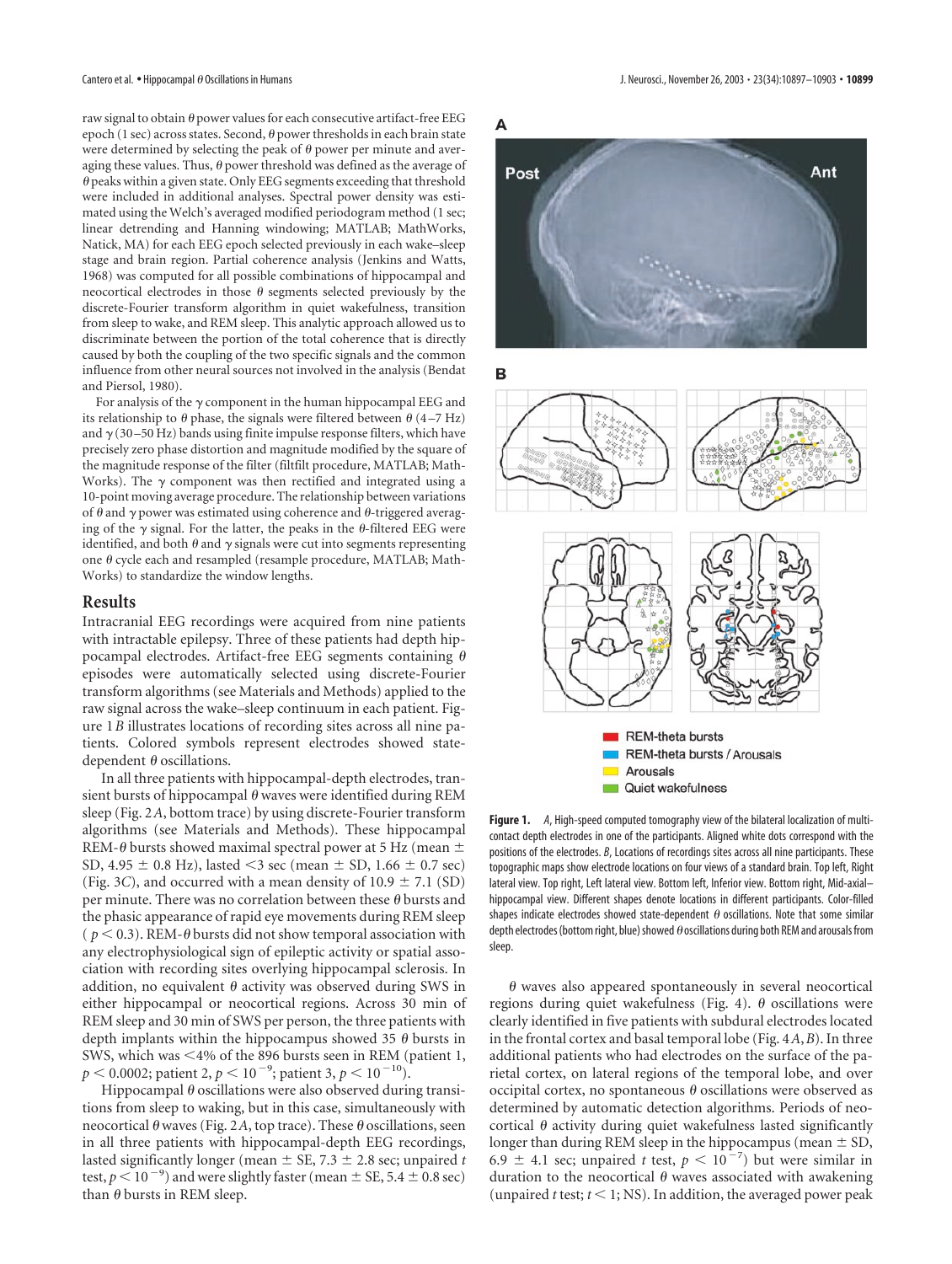C

 $x10$ 



from natural sleep and during REM sleep in bursts. *A*, Examples of unfiltered EEG traces containing hippocampal  $\theta$  oscillations associated with awakenings and REM bursts in one patient. Talairach coordinates (L-R, A-P, I-S) (in mm):  $(24.0, -26.9, -7.2)$ . Identical findings were observed in the remaining two patients (Talairach coordinates:  $24.0, -32.3, 1.1$ ; and 24.0,  $-32.1, -0.8$ ). The same electrodes exhibited maximal  $\theta$  power during awakenings and REM  $\theta$ . *B*, Spectra obtained from the EEG segments shown in *A* (thin lines) and from averaging all  $\theta$ segments (thick lines) in the same hippocampal electrode for that patient. Mean frequencies are shown for averaged segments.



**Figure 3.** Comparison of  $\theta$ -burst activity in REM sleep and SWS. A, Representative pattern of  $\theta$  power within the human hippocampus across 30 min of REM and SWS in a patient with hippocampal-depth electrodes as determined by the discrete-Fourier transform algorithms. The horizontal dashed line indicates the spectral power threshold used to quantify the number of  $\theta$  bursts in each brain state. The threshold was computed using the averaged peak of  $\theta$  power per minute during the entire period of each cerebral state. Talairach coordinates (L-R, A-P, I-S) (in mm):  $(24.0, -32.1, -0.8)$ . *B*, Enlarged view of 1 min (indicated by the short, thick, black line under both plots in *A*) of  $\theta$  power across time during REM and SWS, emphasizing the presence of short  $\theta$  bursts selectively during REM sleep. C, Histogram of REM- $\theta$  burst durations computed for the same patient and recording site. Results similar to those shown in *A–C* were obtained in the other two patients with hippocampal recordings as well.

of neocortical  $\theta$  varied, depending on cortical location (Fig. 4*C*), although the maximum spectral power was always within the classical  $\theta$  band in humans (mean  $\pm$  SD, 5.9  $\pm$  0.7 Hz; frequency range, 4–7 Hz). None of the three patients with depth electrodes showed  $\theta$  oscillations in the hippocampus during quiet wakefulness, supporting the hypothesis that the synchronous neuronal firing associated with neocortical  $\theta$  waves in humans were cortically specific and independent from  $\theta$  waves generated within the hippocampus.

Because spectral energy within the  $\theta$  frequency range was primarily absent from the neocortex during REM- $\theta$  bursts and from the hippocampus during quiet wakefulness (Fig. 5*B*,*D*), it seemed unlikely that these brain regions shared a single  $\theta$  generator. However, the similar amounts of  $\theta$  power in the neocortex



ness. A, Approximate location of the electrodes that showed the maximum amplitude of  $\theta$ activity in five of eight patients with neocortical recordings (each symbol denotes a different patient). Talairach coordinates (L-R, A-P, I-S) (in mm):  $\bullet$ , 14.8, 13.3, 41.2;  $\bullet$ , -20.2, 47.7,  $8.9;$  **A**,  $-29.0$ , 0.4,  $-27.4;$   $\clubsuit$ ,  $-60.5$ ,  $-26.9$ ,  $-11.4$ ; and  $\star$ ,  $-44.1$ ,  $-44.8$ ,  $-15.7$ ). *B*, Unfiltered EEG recordings from locations indicated in *A*. Note that each EEG trace belongs to a different patient and is highly representative of the pattern of electrophysiological activity observed during quiet wakefulness in each individual patient. For each patient, most of the electrodes placed within the same cortical region showed the same pattern of  $\theta$  oscillations during quiet wakefulness.*C*, Spectral power density computed for a representative electrode in each neocortical region involved in  $\theta$  generation during quiet wakefulness. Thick lines, Averaged spectra for all  $\theta$  epochs; thin lines, spectra for single epochs shown in  $B$ . Peak frequencies are for averaged spectra.

and hippocampus during transitions into waking (Fig. 5*B*,*D*) raised the question of whether a shared generator might in fact exist. Additional analysis showed that this was not the case.

Ordinary and partial coherence analyses of the EEG waveforms from two patients with both hippocampal and neocortical electrodes yielded identical results (Fig. 5A, C). First,  $\theta$  coherence between the hippocampus and neocortex was absent, regardless of the brain state (Fig. 5A, C). Second,  $\theta$  oscillations within the hippocampus and neocortex (patient 1, basal regions of temporal lobe; patient 2, frontal cortex) were highly coherent during  $REM-\theta$  bursts, awakenings, and quiet wakefulness, even after removing neocortical and hippocampal influences, respectively (Lopes da Silva et al., 1980; Kocsis et al., 1999). Thus, even the small amounts of  $\theta$  power and local coherences observed in the hippocampus during quiet wakefulness and in the neocortex during REM were not attributable to spreading from other cerebral structures that were actively generating  $\theta$  waves.

An important feature of  $\theta$  states in rodents is that highfrequency oscillations in the  $\gamma$  range, primarily  ${\sim}$  40 Hz, appear in CA1 and dentate gyrus, tightly coupled with  $\theta$  waves during both REM sleep and exploration. It was demonstrated in rats (Bragin et al., 1995; Csicsvari et al., 2003) and mice (Buzsaki et al., 2003) that the magnitude of  $\gamma$  power maintained a phase relationship with the  $\theta$  cycle. To determine whether similar phenomenon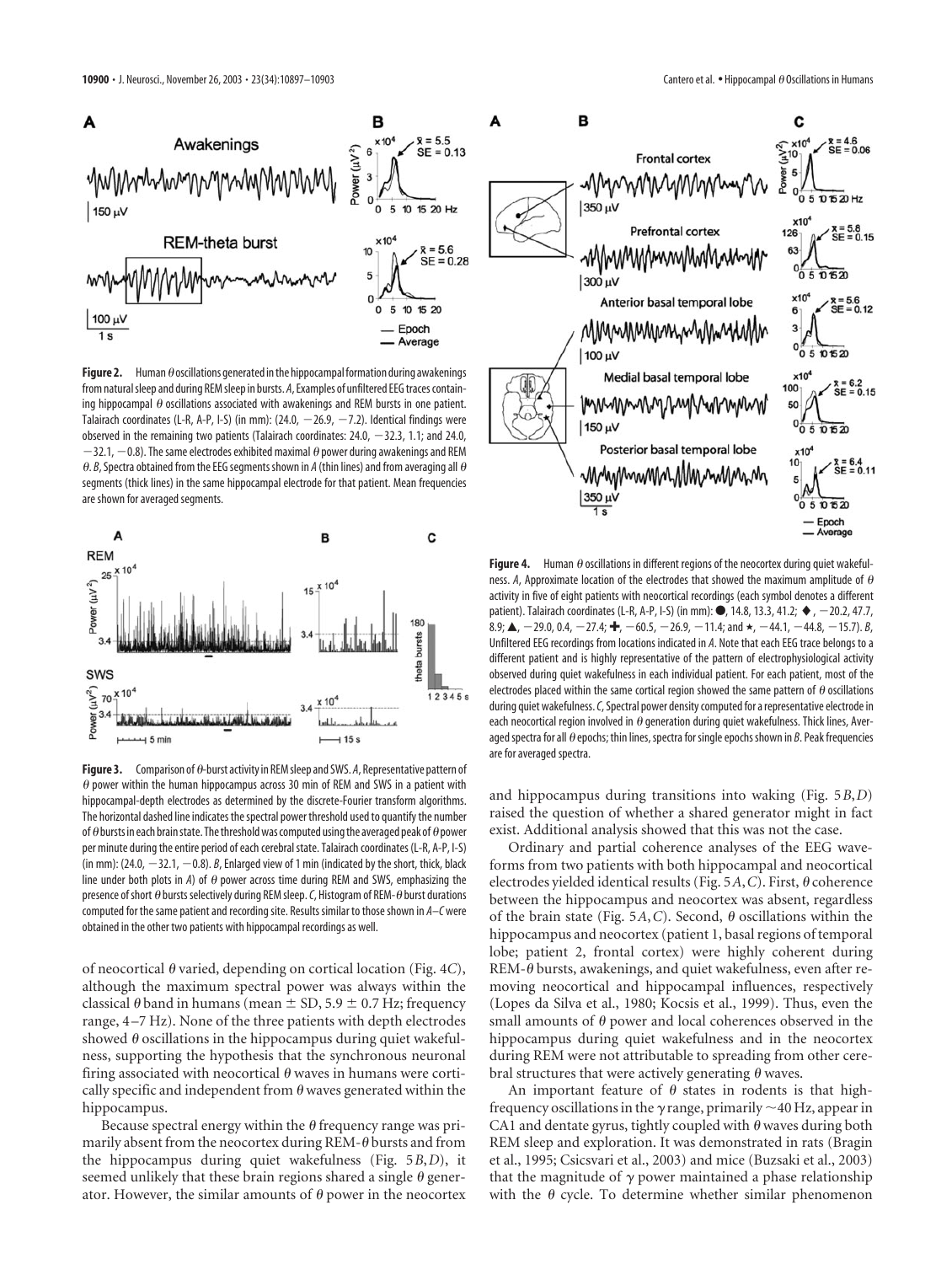

**Figure 5.** Evidence of different  $\theta$  generator sources within the human hippocampal formation and neocortex. *A*, Averaged partial coherence results between pairs of electrodes for each wake–sleep state after removing common influences from other sources. Electrode pairs were located within the hippocampal formation (hipp– hipp; coordinates:  $24.0, -26.9, -7.2$ ; and 24.0,  $-36.2$ , 3.1), the basal surface of the temporal lobe (ctx– ctx; coordinates:  $-29.0$ , 0.4,  $-27.4$ ; and  $-43.8$ ,  $-38.3$ ,  $-14.6$ ), or had one electrode in each structure (hipp– ctx; coordinates: 24.0,  $-$  26.9,  $-$  7.2; and  $-$  29.0, 0.4,  $-$  27.4). *B*, Comparison of averaged  $\theta$  power (4 –7 Hz) within hippocampus and neocortex for each wake–sleep state. Data are from the same subject as in *A*. *C*, Same as *A*, but for a different patient. Corticocortical coupling in this patient was determined using a pair of electrodes located in the frontal lobe. Talairach coordinates (in mm): hipp-hipp, 24.0,  $-32.1$ ,  $-0.8$ , and 24.0,  $-15.7$ ,  $-12.1$ ; ctx-ctx, 14.8, 13.3, 41.2, and 25.0, 21.9, 31.2; hipp– ctx, 24.0,32.1,0.8, and 14.8, 13.3, 41.2.*D*, Same as *B*, but for the patient shown in *C*. Results for both partial coherence and spectral analysis were essentially unchanged when other combinations of electrodes were used in each patient.

occurs in the human hippocampus,  $\gamma$  phase synchrony was investigated as a function of  $\theta$  cycle for each EEG epoch containing  $REM-\theta$  bursts.

We found that 30–50 Hz oscillations were indeed present in human hippocampal EEG during  $\theta$  states. However,  $\gamma$  oscillations showed no phase modulation triggered by hippocampal  $\theta$ cycle (Fig. 6) in any of the three patients, which is in clear contrast with previous findings reported in rodents (Bragin et al., 1995; Buzsaki et al., 2003; Csicsvari et al., 2003).

#### **Discussion**

The findings reported here reveal that, as in other mammals, human  $\theta$  oscillations (4–7 Hz) observed within the hippocampus as well as within specific regions of the neocortex are modulated by brain state, although they also show important differences in electrophysiological properties as compared with other species. The absence of coupling between hippocampus and any neocortical region during the emergence of  $\theta$  oscillations strongly suggests that these cerebral structures have distinct and independent  $\theta$ -wave generators, which are activated differently depending on the ongoing brain state. Furthermore,  $\gamma$  amplitude did not appear to be modulated by  $\theta$  cycle within the hippocampus, pointing out that generation mechanisms of both cerebral rhythms may not be shared in humans. Human  $\theta$  oscillations were reported previously to be task-modulated in parietoccipital cortex and basolateral regions of the temporal lobe when patients were



**Figure 6.** Absence of phase relationship between  $\theta$  cycle and  $\gamma$  amplitude in human hippocampus. Averaged peak of  $\gamma$  amplitude (bottom, thick line) showed an inconsistent relationship with the  $\theta$  cycle (top) as revealed by the high variability observed in  $\gamma$  peak (  $\pm$  SD values represented by thin lines).  $\theta$  cycle (top) was obtained after averaging all  $\theta$  cycles contained in REM- $\theta$  bursts recorded in three patients with hippocampal implants.

performing a virtual navigation task (Kahana et al., 1999; Caplan et al., 2001, 2003). However,  $\theta$  was also observed at many sites that were not task-dependent (Kahana et al., 1999; Caplan et al., 2001). Therefore, our study supports previous findings on the existence of  $\theta$  oscillations in human neocortex during wakefulness, but it also provides the first demonstration of sleepdependent  $\theta$  oscillations (4–7 Hz) in both human neocortex and hippocampus.

Tonic oscillations in the  $\delta$  range (1.5–3 Hz) have been reported previously to be present in temporolateral regions and hippocampus during human REM sleep. These oscillations showed a higher relative power in human REM sleep in comparison with other cerebral states (Bodizs et al., 2001). In contrast, our results revealed that human  $\theta$  oscillations (4–7 Hz) appear in short bursts during REM sleep, and no similar electrophysiological events were observed in either SWS or wakefulness. The reason for these discrepancies is not altogether clear. Electrodes were placed in parahippocampal regions and the hippocampus using different implantation techniques in each study. Thus, our patients were implanted with multicontact depth electrodes, whereas foramen ovale electrodes were used in the study by Bodizs et al. (2001). Although both studies claim that electrodes were placed within the hippocampus, the exact location is probably different. This aspect may be especially important because  $\theta$ rhythm in lower mammals has been shown to change dramatically in amplitude, depending on the hippocampal subregion or layer (Buzsaki et al., 1986; Brankack et al., 1993). Another reason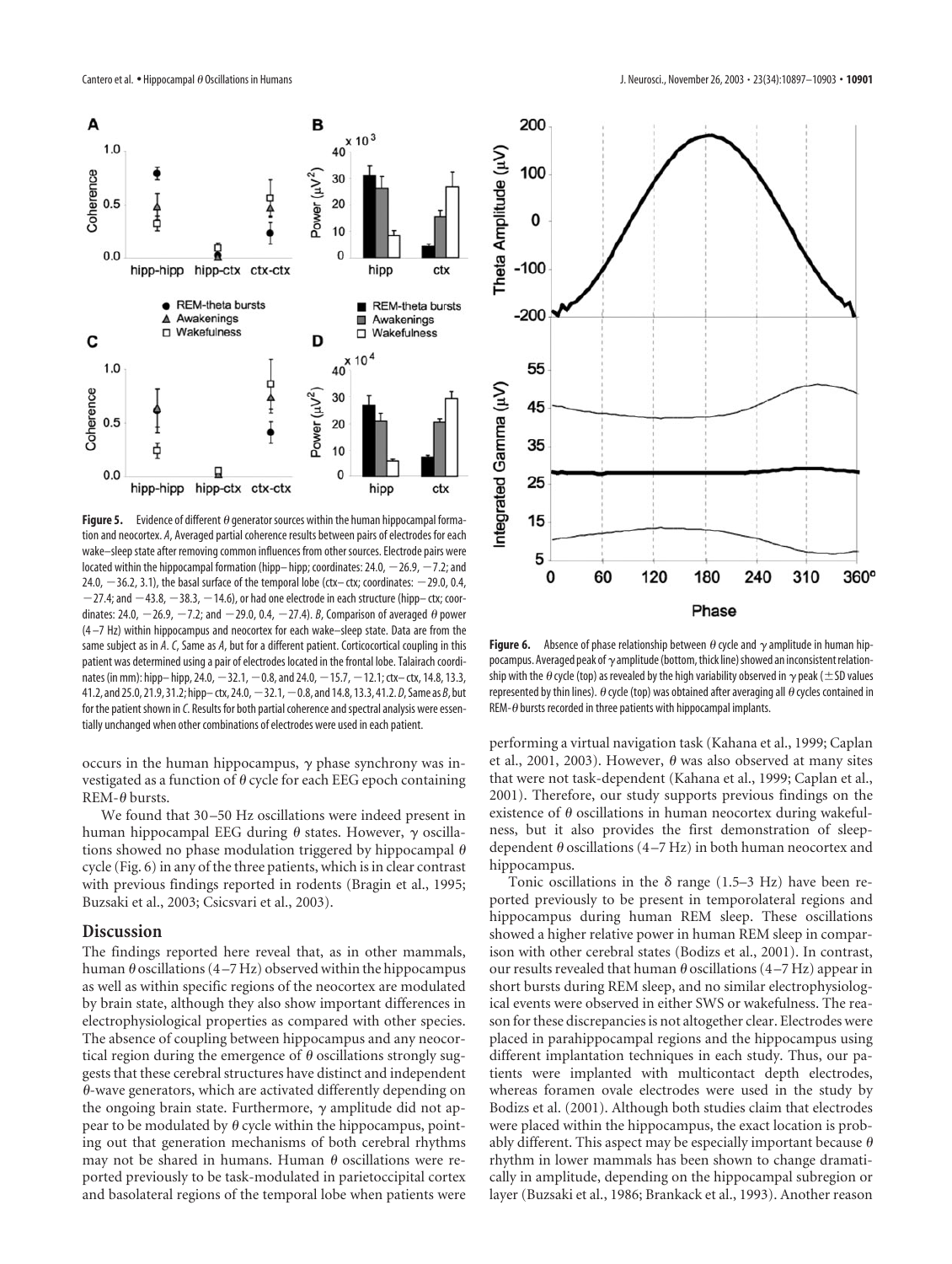for this inconsistency might be that phasic  $\theta$  activity was never looked for in previous studies (Bodizs et al., 2001; Uchida et al., 2001), suggesting that different types of hippocampal slow oscillations might coexist in human hippocampus during REM sleep.

We used partial coherence analysis to investigate hippocampal–cortical relationships in the generation of human  $\theta$  oscillations in different brain states. This analytic approach has been successfully applied to determine not only the direct correlation between EEG signals recorded from two different brain regions but also whether highly coherent oscillations within two structures are either a property of the system itself or the result of a third common input (Lopes da Silva et al., 1980; Kocsis et al., 1999). Thus, whereas the hippocampus appears to be primarily involved in the generation of REM- $\theta$  bursts, both basal regions of temporal lobe and frontal cortex participate more actively in the generation of  $\theta$  oscillations during quiet wakefulness. Interestingly, cortical and hippocampal generators of  $\theta$  oscillations were equally active during the transition from sleep to wakefulness. The presence of neocortical  $\theta$  oscillations observed here and in other studies might be mediated by the entorhinal cortex influence. This cerebral structure has been shown to have widespread projections to different neocortical regions (Amaral and Witter, 1995), and to generate  $\theta$  oscillations (Mitchell et al., 1982). Therefore, results obtained in this study support the existence of independent and state-dependent generators of human  $\theta$  oscillations located in the hippocampus and the presence of statedependent  $\theta$  oscillations in basal regions of the temporal lobe and frontal cortex. It is relevant to state that rodent  $\theta$  rhythms, observed in a variety of species, show significant differences as compared with the electrophysiological features of human  $\theta$  oscillations observed in this study, which suggests that human  $\theta$ generators might have evolved and changed their functional roles as part of the brain evolutionary process.

Hippocampal  $\theta$  oscillations observed during transition to wakefulness are similar to the 3–7 Hz waves reported in the hippocampus of unanesthetized rabbits (Green and Arduini, 1954), which also lasted for several seconds and were consistently associated either with spontaneous awakenings from natural sleep or with periods of waking with afferent stimulation. The similarity of these 3–7 Hz oscillations to the  $\theta$  oscillations reported here suggests that  $\theta$  activity might also serve as an arousal mechanism for the transition from sleep to wake, emerging in humans not only in the hippocampus but in cortical structures as well.

The role of hippocampal  $\theta$  in animal cognition is well established. Elimination of hippocampal  $\theta$  rhythm in rodents results in deficits in both acquisition (Mitchell et al., 1982) and retrieval of spatial memories (Winson, 1978). But there is only indirect evidence, coming from magnetoencephalographic studies, suggesting the possibility of human hippocampal  $\theta$  oscillations during spatial navigation (De Araujo et al., 2002) and working memory (Tesche and Karhu, 2000) tasks. Systematic studies are now needed to determine whether human hippocampal  $\theta$  oscillations are coupled to motor behavior and spatial cognition, because they are in rodents.

Our findings demonstrate that  $\theta$  oscillations are also a prototypical feature of human REM sleep, although they appear transiently as compared with other lower mammals, and their appearance is restricted to the hippocampal formation. The phasic nature of hippocampal  $\theta$  activity seen during human REM sleep is different from the tonic activity seen in rodents but similar to the short bouts of  $\theta$  activity recorded from the basal dendritic side of CA1 in monkeys under urethane anesthesia (Stewart and Fox, 1991), which points again to clear differences between lower and

higher mammals with respect to the brain mechanisms involved in the generation of  $\theta$  oscillatory activity. It has been suggested that  $\theta$  oscillations enhance the formation of long-term memories by facilitating the process of long-term potentiation (Larson and Lynch, 1986; Pavlides et al., 1988; Huerta and Lisman, 1996; Holscher et al., 1997), even when  $\theta$  waves and incoming stimuli are correlated for periods  $\leq 1$  sec. Thus, the relatively brief REM- $\theta$ bursts recorded in the human hippocampus are compatible with a model of potentiated off-line memory consolidation during sleep. Hippocampal  $\theta$  oscillations during REM sleep, together with intermittent sharp waves initiated in the hippocampus during slow-wave sleep, have been proposed as a potential neurophysiological mechanism for the preservation of experienceinduced synaptic modifications in rodents (Buzsaki, 1998). Although speculative, a possible functional role for the human REM- $\theta$  bursts reported here might be the off-line reactivation of memory traces within the hippocampus, perhaps priming the memory for replay to the neocortex during other sleep stages or in association with other electrophysiological events.

As shown in rodents in detail, state-dependent activity of the hippocampus is controlled by ascending subcortical input, including chemical modulatory drives (Vertes and Kocsis, 1997). During REM sleep, for example, both elevated acetylcholine level and serotonergic withdrawal exert  $\theta$ -promoting effects that last throughout the entire state of REM sleep. They activate various extra- and intra-hippocampal  $\theta$  generators, which in turn produce uninterrupted rhythmic slow oscillations in the hippocampal EEG. The development of these generators through evolution is unknown. However, short periods of  $\theta$  in anesthetized monkey (Stewart and Fox, 1991) and the transient nature of human REM- $\theta$  bursts shown here point to the role of intrinsic hippocampal generators, which are known to fluctuate in the rat (Kocsis et al., 1999) and produce intermittent oscillations in slice preparations in response to administration of cholinergic agonists (Konopacki et al., 1987).

Because epilepsy has been primarily proposed as a disorder of synchronization,  $\theta$  oscillations reported here might be thought to be a manifestation of such pathology. Several sources of evidence lead us to believe that our findings of state-dependent  $\theta$  oscillations reflect normal brain activity. (1) Electrodes overlying regions of known lesions or seizure-onset zones were excluded from analysis. (2) Sites showed  $\theta$  oscillations in each cerebral state with a high degree of spatial localization (Fig. 1*B* shows a finding opposite of what one would expect from an uncontrolled process like epilepsy). (3) Brain regions showing  $\theta$  oscillations in waking and sleep were quite different, a finding difficult to explain in terms of epileptic foci. (4) Variants of oscillatory activity present in epileptic brains have been shown previously to be unrelated to the pathology. One illustrative example is sleep spindles, which have been recorded intracranially in epileptic patients and shown to be similar to normal sleep spindles but unrelated to epilepsy (Malow et al., 1999). (5)  $\theta$  oscillations may actually act to inhibit seizure onset *in vivo* (Miller et al., 1994), and *in vitro* is insensitive to osmolality, a variable that affects patients' susceptibility to seizures (Osehobo and Andrew, 1993). (6) None of the participants showed electrophysiological signs of epileptic activity during sleep states. (7) The presence of hippocampal REM- $\theta$  bursts was observed in three of three patients with hippocampal depth implants. It is important to note that one of these (patient 5) (Table 1) did not have an epileptic focus within the hippocampus, and the remaining two (patients 1 and 4) (Table 1) did not show REM- $\theta$  bursts in electrodes placed over regions that had